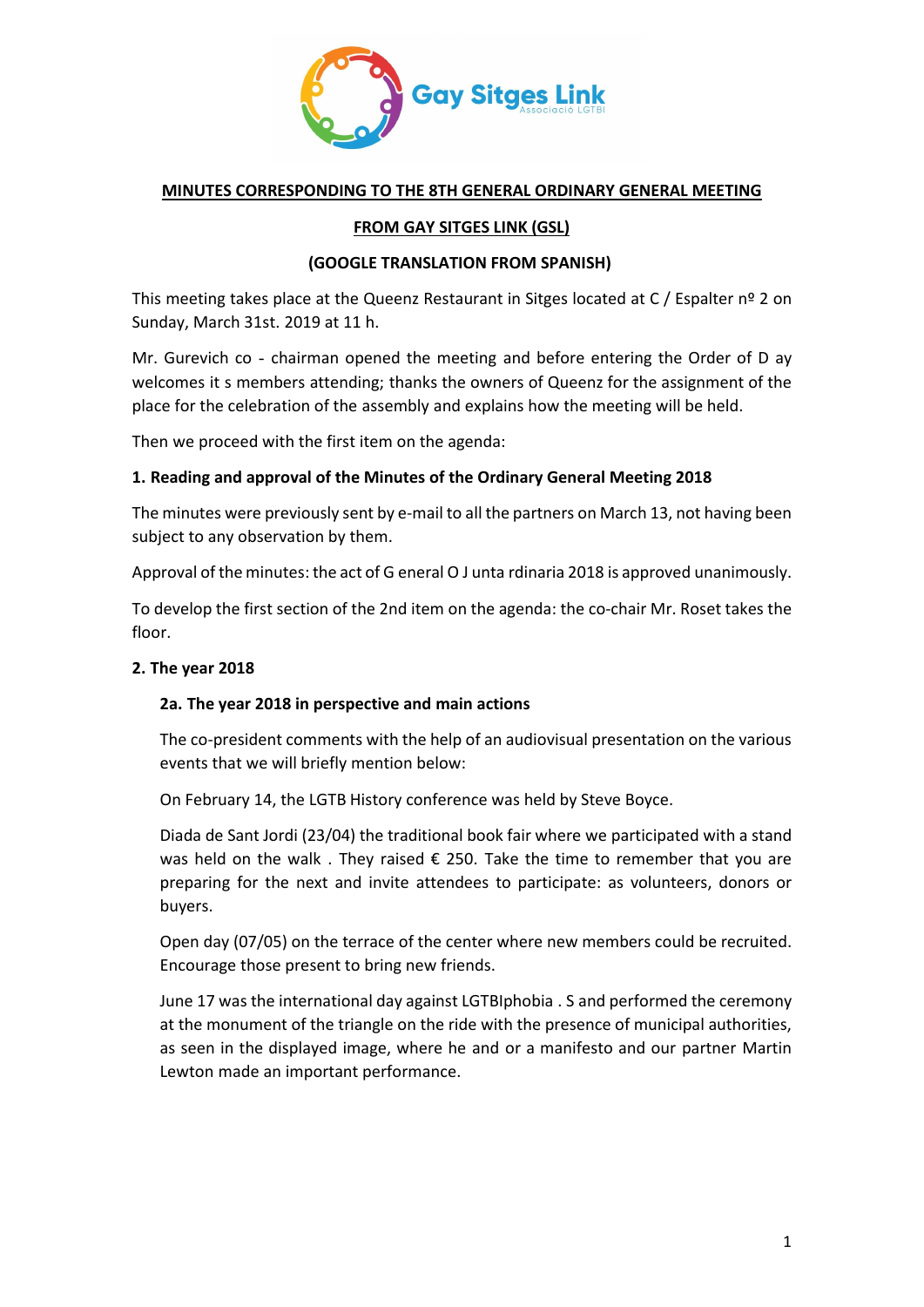

Floral carpet Corpus Christi (03/06) Carried out by the partners following the idea proposed by Simon Randerson and elaborated by the artist Pedro Marín. There were two linked penguins forming a heart.

In early June he appeared # 5 magazine V ision. Work is underway intensively in the production of the next number .

On the occasion of the G ay P r ide, a C ultural Sitges P ride has been organized with different manifestations:

Homes exhibition Steaching Cheures in the gallery l'art y café de C ristina de M iguel; M ade exhibition in Sitges at the Casablanca bar; exposition in the atelier of B lanca de Nicolás; the P alma R osa festival of short films; performance of Pedro Martín; conference on prevention.

To all those who made it possible, gathered in the audiovisual image , we are very grateful.

Gay Sitges pride June 14-18. Participated in the parade and attended the Barcelona.

LGTBI Pride Day (28/06) was held a ceremony in which T own Hall was placed on the balcony flag group.

In the afternoon, the world premiere of the movie " The G ay H istory of Sitges "performed by our co-founder and first president Brandon Jones in a crowded Prado Theater.

Summer Party (22/07) S and held at the restaurant El Xalet collaboration with the Secre as host and performances. For live music there was the performance of La Secre . The theme of dressing was: White and Pink.

Social meetings: following the example started the previous year, these meetings of partners with notable participation and success have been held in different venues.

Language Exchange: some meetings began in the latter part of the year in the GSL center for those interested in enhancing and / or practice Spanish and i nglés.

World Day Against AIDS: Charity Dinner (1/12) This year the Christmas dinner was celebrated on this day, taking place at the Hotel Calípolis. It was a success in every way: participation, performances, raffle and collection. S and has donated 1,000 euros to the Stop AIDS entity.

Approval Benestar i Familia Agreement 2018: € 2,000 subsidy from the City Council for awareness programs for the LGTBI collective.

Subsidy approval Provincial Council of Barcelona 2018: Subsidy of 1.398.94 euros for awareness programs for the LGTBI collective.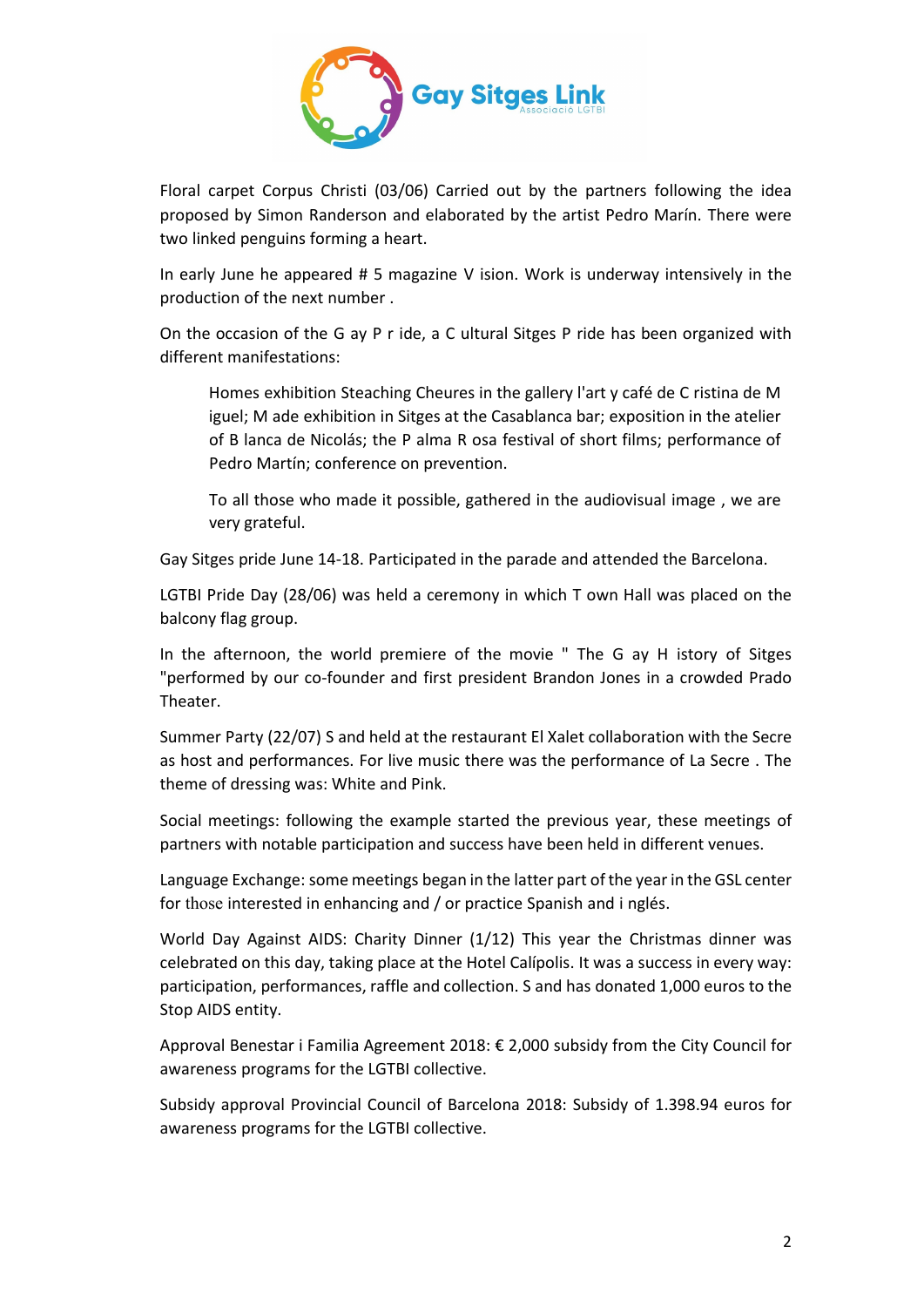

Donations: Contributions to : Tony Llwleyn and all widows; Peter Lumb; Tony Perryman; Alan Mc Bride; Mickey Sue Rooney and Bears Sitges Club.

## **2b and c. Financial Statement and Balance 2018:**

Take the word Valentin Pot who explains the financial statement and the balance , which has been sent to the partners together with the call of the meeting. The questions of a partner are clarified.

Subject to the approval of the partners, the financial statement and the balance sheet for 2018 are approved unanimously.

## **2d. Member status review:**

Mr. Richard Lyall together with Pedro Martín , who has taken on this task recently , gives an explanation of the movement of the partners to the current situation. It is a work that is being remodeled.

# **3. Proposal of the new committee.**

At the last general meeting a new committee with 7 members was approved.

Throughout 2018 some of said members: Keith Barnfield, Adam Stirling, Jaume Camprubí and Paul Lee-Maynard for various personal reasons caused him to leave.

For this reason, new candidates were requested through the newsletter and at social events.

Five partners offered their availability to fill these vacancies.

Thus, the co - chairman Mr Guverich thanks, on behalf of their companion s and association, the work of the Mr. Barnfield, Mr. Stirling, Mr. Camprubí and Mr. Lee- Maynard, and he proposes the following committee for approval at the meeting:

President: Sergio Guverich Vice President: Isidre Roset Secretary and Management Partners: Pedro Martín Treasurer and vocal of Sports: Valentin Pot Vocal communication and Social Networks: Richar d Lyall Vocal Social Encounters: Bruce Findlay Vocal International relations: Fernando Cesario Nunes de Almeida Vocal Cultural events: Martin Lewton Vocal Health: Simon Randerson

It is also proposed as:

Deputy committee: Louis Van Peer who will take over the program of the benefits program for members.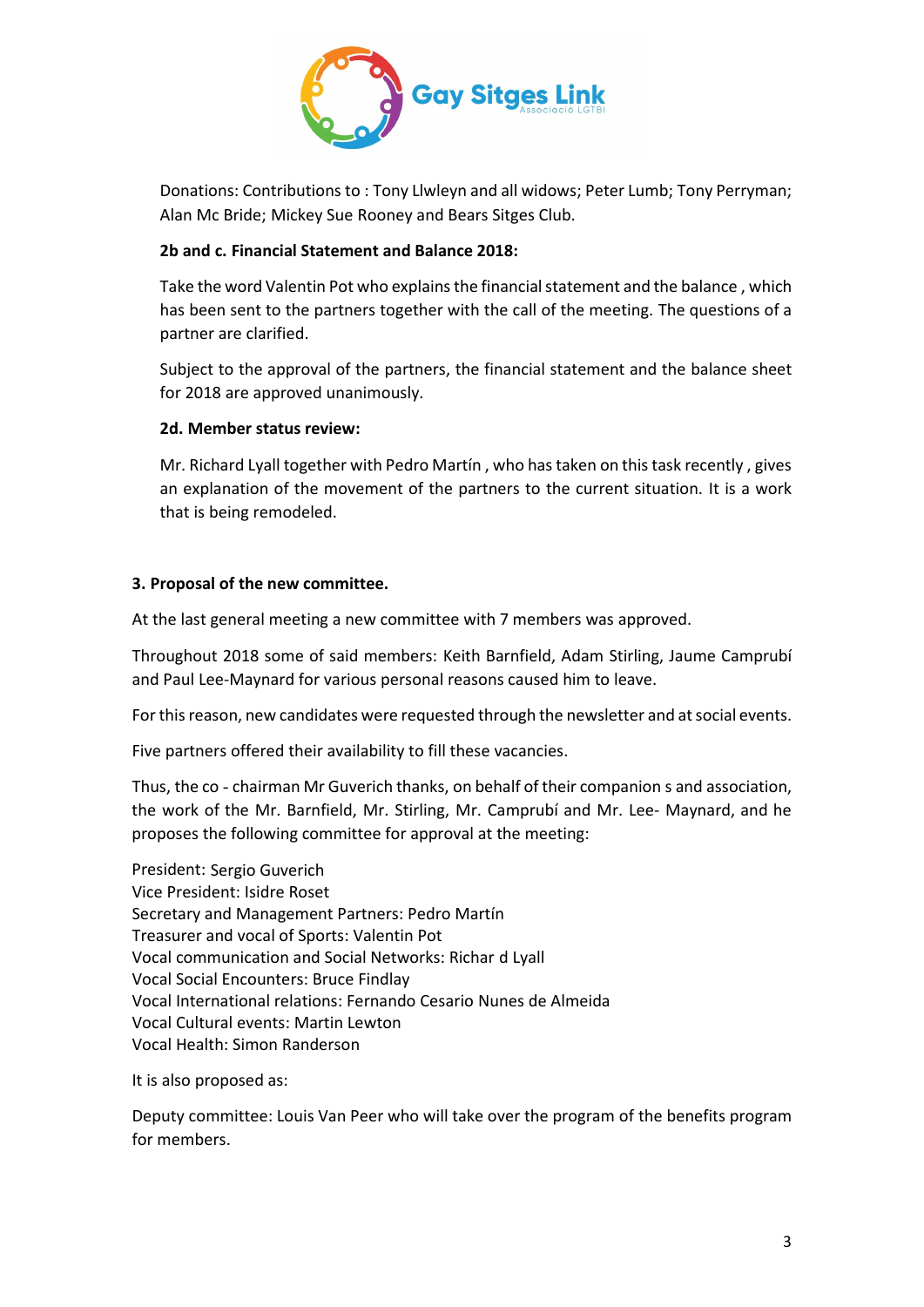

N is present all proposed new members except Mr. Simon Randerson has excused attendance committee.

The new committee that is unanimously approved is put to the vote of the assembly.

#### **4 the year 2019**

#### **4a. objectives:**

According to the president Mr. Guverich, explaining the history of the association and the concerns of the committee and the partners, he explains them below :

• Preserve the status of GSL as the reference association of the LGTBI collective of Sitges.

- Follow up to get our demands of the decalogue before the authorities.
- Increase the participation of partners in both the activities of the association and in the development of projects.
- Improve internal functioning and economic management.
- Increase participation and cultural activities in the Gay Pride of Sitges.
- Increase the use of the Center through activities promoted by partners
- Improve the presence of the online association (web / Facebook / Twitter / Instagram) and logo
- To strengthen relations with the Sitgetana community and other associations.
- Increase diversity and number of partners and increase services and benefits for members.
- Publish the sixth issue of the GSL Vision magazine
- Increase our actions in the fields: social volunteering, sports, security, historical memory, education, health, support for people living with HIV, support for members of the most disadvantaged LGBTI community in Sitges.

• Brotherhood with other LGBTI organizations in the ILGA world and adhesion to the LGTBI Platform of Catalonia.

#### **4b. presentation of the new logo and new website:**

Bruce Findlay after an explanation of the reasons for proposing this change gives the floor to Mr. Pedro Martín who has coordinated the large team that has studied the proposal exhaustively.

For months our committee coordinated by Richard Lyall and Bruce Findlay has been working on different proposals for new logo consulting communication experts, designers, artists, volunteers and former members of management teams of the association as previous presidents.

Also thanks to the ideas contributed by our partner Paul-Lee Maynard and the final work of Sitges international artist Julio Campos who has finalized the details integrating typography and colors have achieved the final design to the new logo that will represent from now to our association.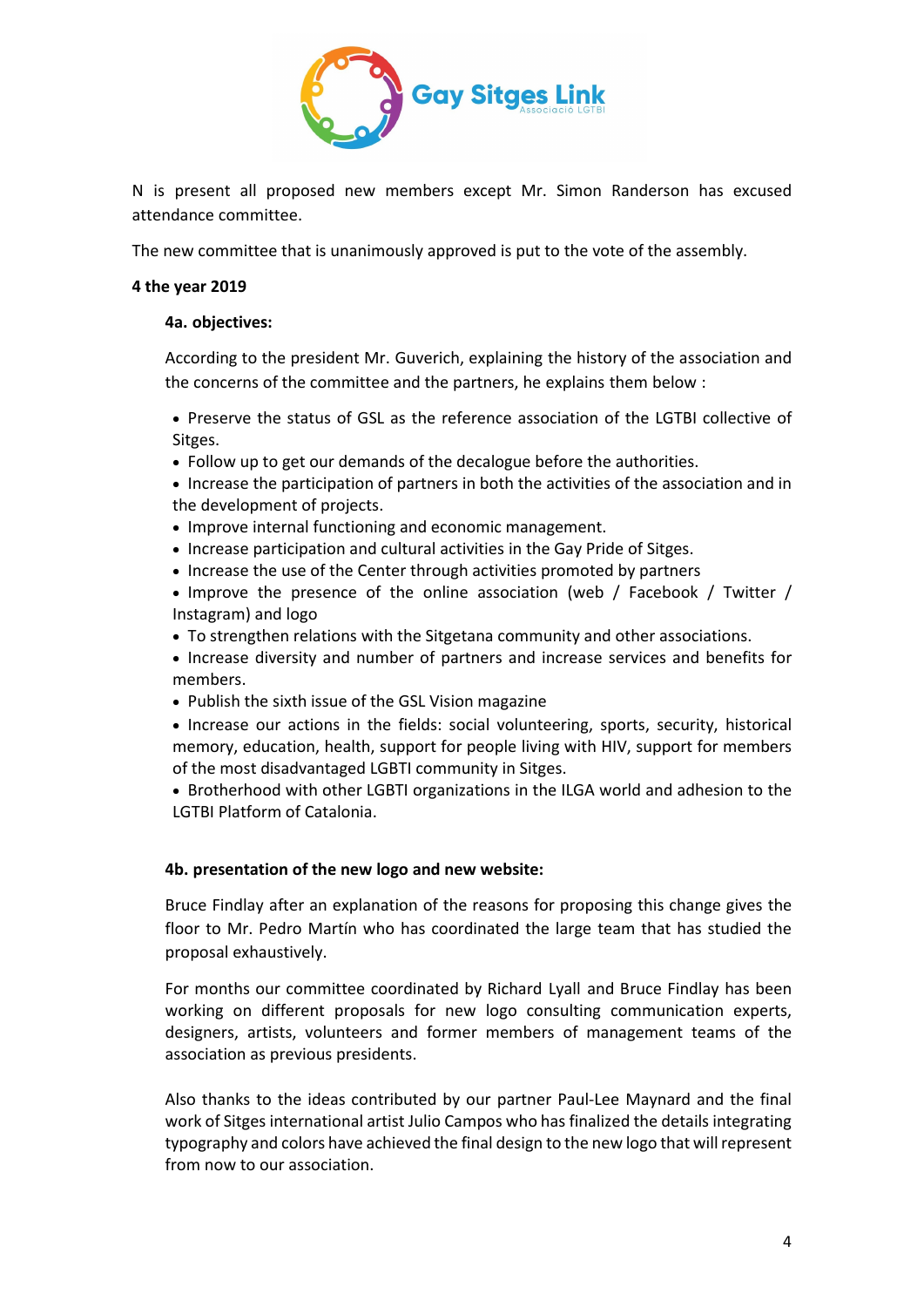

The change has been an evolution based on the same idea of creating community, evolving the linear image to a circular image that represents the union, the fraternity, the solidarity of all our collective. Creating a more modern and current image.

After extensive discussion with interventions from many attendees d and submit to the vote of the assembly logo change being approved it. (25 votes in favor, 7 opponents, no abstention).

Although you can easily understand the message of the new logo, it is agreed that a broad explanation of it will be given in a future newsletter .

## **4c. Budget for the year 2019**

Explained by Mr. Valentí Pot with some clarifications of the president approves the budget.

## **4d. Membership fees 2019.**

President after giving some explanations about the limitations offered by this item of income in the spirit of mejorarl to present the proposal to diversify quotas so that it is proposed to have one or s scales p ara: individual partner, legal entity partner, benefactor partner and temporary partner.

For the individual member, whose normal fee of € 20 has not been modified since the founding of the association, the  $\epsilon$  5 is proposed for under-25s, students and the unemployed.

For the legal entity partner  $\epsilon$  50

For the benefactor partner  $\epsilon$  100

Non-member members: For the temporary visitor  $\epsilon$  15

After a broad and participatory debate, these modalities are approved by the assembly except for the legal entity partners that will undergo a more extensive analysis to propose it in a next assembly.

## **4e. Entity of social interest.**

It is said that we will study the possibility of being able to declare the association as an entity of social interest so that our donors can deduct their contribution in the tax return.